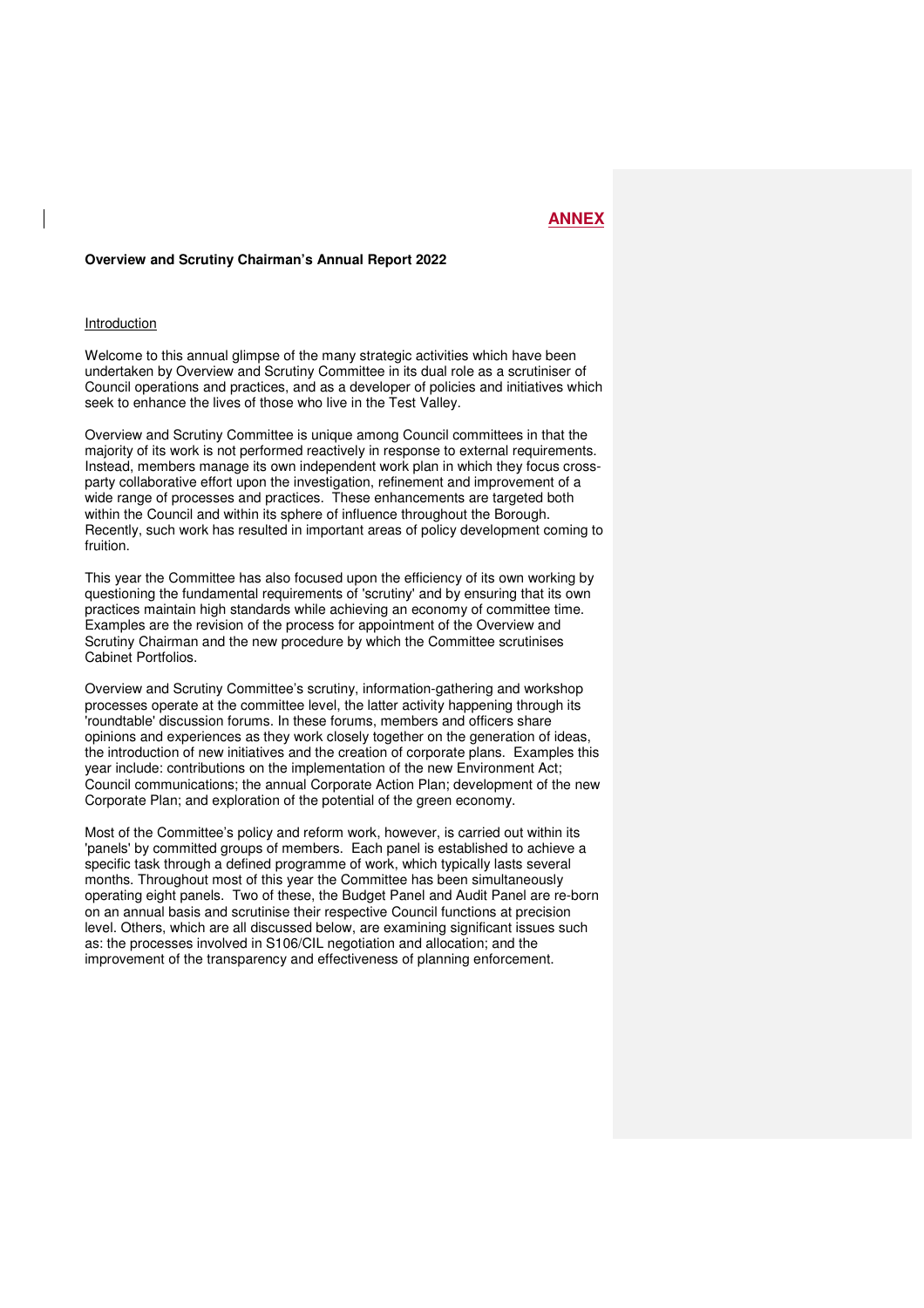Special mention should be made of the considerable effort performed by members and officers on several initiatives devoted to the study and potential mitigation of the effects of climate change. Two panels have explored climate and environmental issues, one of which was chaired by Councillor Gwynne. Councillor Gwynne's panel created a list of priorities and further actions which should be included in the next iteration of the Climate Emergency Action Plan which should be made available by Spring 2022. This is a revisable document which examines the means by which the Council will achieve carbon neutrality and how it can use its influence to reduce the generation of greenhouse gases across the entire Borough.

### Away Day

The Committee held its Away Day on Saturday 10 July at Broughton Village Hall. The day started with a welcome from the Chairman and this was followed with a networking/conversation session. A training session was then delivered by Ian Parry from the Centre for Governance and Scrutiny to develop members' skills and approach to scrutiny. This also helped members to develop an analytical and structured approach to scrutiny and strengthen their ability to work as an effective team.

Several issues raised by Ian Parry's session have since been incorporated into the scrutiny practices of Overview and Scrutiny Committee, such as the benefits of scrutinising future intent and strategic planning, rather than concentrating on the past.

The Committee also reviewed its work programme and discussed future topics. Following evaluation the Committee agreed to add the following to the work programme for 2021/22.

- Community Resilience
- The Green Economy
- **Communications**
- Funding infrastructure within communities
- Regeneration of town centres
- The impact of the Environment Bill and waste collection in Test Valley
- New ways of working
- Corporate Plan and Corporate Action Plan
- **Communications**

The away day has enabled the Committee to have in place a clear work programme which reflects the work the Council is undertaking in relation to its corporate priorities. This enables the Committee to be able to focus on key strategic issues and the Council's officer team to be able to resource the work of the committee and its associated panels.

#### Round Table discussions and Briefing Notes

Six Round Table discussions have been held during the year including;

Deleted: created the Council's Climate Emergency Action Plan

Deleted: Five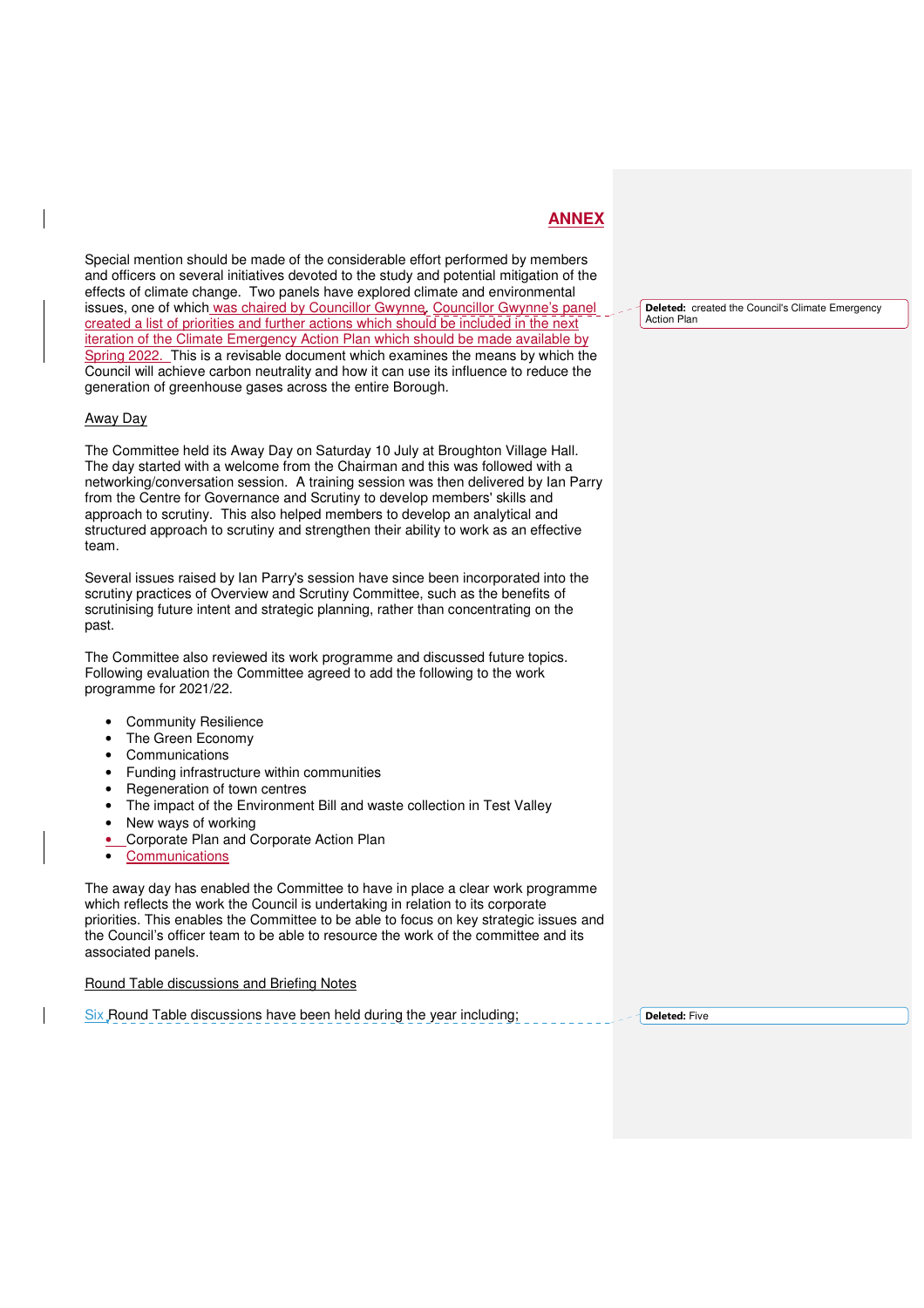Communications – a focus on how the Council communicates with residents through its various channels such as print media and the website. The roundtable provided an overview of the work of the strategic communications team and provided the basis for the committee to develop and refine a proposed scope for the communications panel review that commenced during the year.

Corporate Action Plan year 4 – as part of the annual process for updating the Council's corporate action plan, this was an opportunity for the committee to review the proposed changes to the action plan ahead of it being considered by Cabinet.

Developing a new Corporate Plan – In 2023 the Council will adopt a new corporate plan. A roundtable was held to enable members to consider the process for developing the next plan with a particular focus on the public engagement work that commence in summer 2022.

The Green Economy - The OSCOM Green Economy roundtable will focus on where and how TVBC can support business resilience as the UK heads to Net Zero, fostering and supporting low carbon innovation, future land use and places together with the skills that will underpin this transition.

Environment Bill – The roundtable briefed the committee on proposed changes in legislation and also focused on the Hampshire Joint Municipal Waste Management Strategy that was subsequently approved by Cabinet two weeks later.

The Joint Municipal Waste Management Strategy is part of the building blocks or stepping stones that will help take the Council, and other Hampshire partners, on the waste collection system change journey brought about by the Environment Act, specifically weekly food waste collections and the introduction of a twin stream collection system for recyclable material.

Briefing notes on wider subjects of interest to the committee continue to be circulated as and when required.

### Items and Meetings

Overview and Scrutiny Committee meetings were previously held on a four-weekly cycle. At its meeting on 26 February 2021, Council approved pilot arrangements for the frequency of Cabinet and Overview and Scrutiny (OSCOM) meetings to move to a six-weekly cycle on a pilot basis.

The move to a six-weekly cycle aimed to better facilitate the Council's business, in particular to better align with the financial deadlines of the Council. It was anticipated that greater time between meetings would allow for the business of the Council to be progressed in a more meaningful and effective way allowing Members and officers to develop work and report back to future meetings in a timely manner taking into account the legal requirements for agenda publication.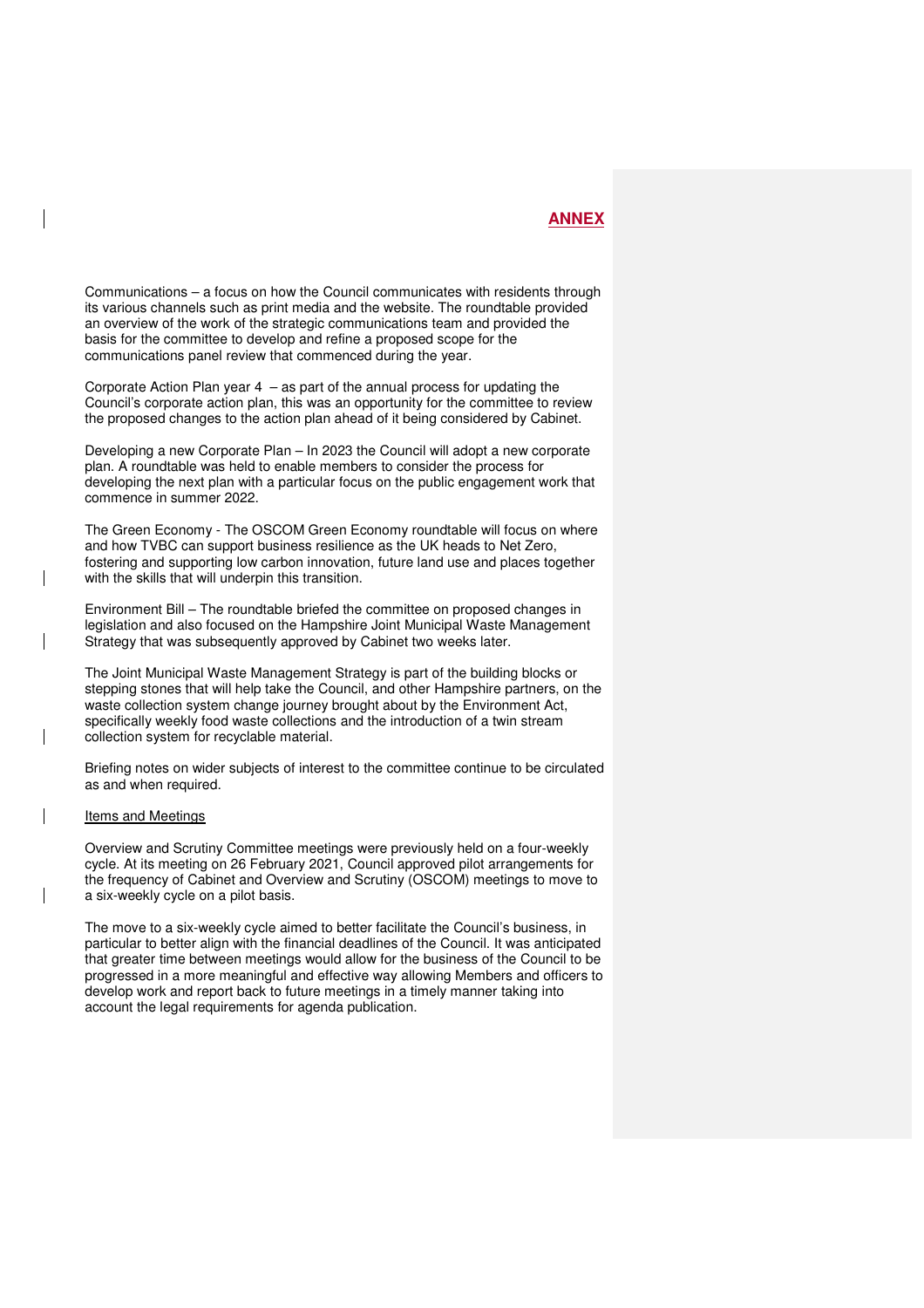The committee had a busy workload with responsibilities across the Council and beyond. During the pilot period Overview and Scrutiny Committee has been able to create and manage its work plan with more time to actively engage in key areas of work. The pilot was reviewed at Council on 26 February where it was agreed to move the frequency of Overview and Scrutiny Committee (and Cabinet) to a sixweekly cycle.

There have been 9 meetings since the last Chairman's Annual Report. The Committee recommended the budget update to Cabinet and endorsed the work undertaken to deliver a budget for 2022/23. In addition the committee also considered the following reports:

- Annual Audit Report
- Budget Panel draft budget and draft fees and charges
- Equality and Inclusion
- Use of Council's power under Regulation of Investigatory Powers Act 2000
- Feedback from Armed Forces Covenant Panel
- Annual report on complaints
- Report on the work of the Test Valley Community Safety Group
- Authority's Monitoring Report 2020-2021

The Committee had received regular updates on the Climate Emergency Action Plan and Covid-19 Recovery

#### Presentations

**Regeneration** – The Regeneration Manager gave a presentation on regeneration in Andover and Romsey including the regeneration plan for Andover Town Centre and South of Romsey Town Centre.

**Presentation on Local Policing** – Acting Chief Inspector Taylor and Sergeant Boughey gave an overview of work and crime figures locally and set out the 8 national priority areas and the three district priorities. They took a variety of questions from members.

**New Ways of Working** – The Innovation and Business Change Manager gave a presentation on the Council's new ways of working, the first phase of which will focus on providing outstanding services, meeting corporate priorities and achieving best outcomes for our residents. The second phase of the project will look at innovation, insight and service delivery, culture and people and business infrastructure and technology. Members then asked a variety of questions. Further strategic updates relating to this programme of work will be provided in the future, and as a direct result of this presentation, members are now due to receive support on how they can use Council facilitates to take part in hybrid meetings.

Deleted: 8(9)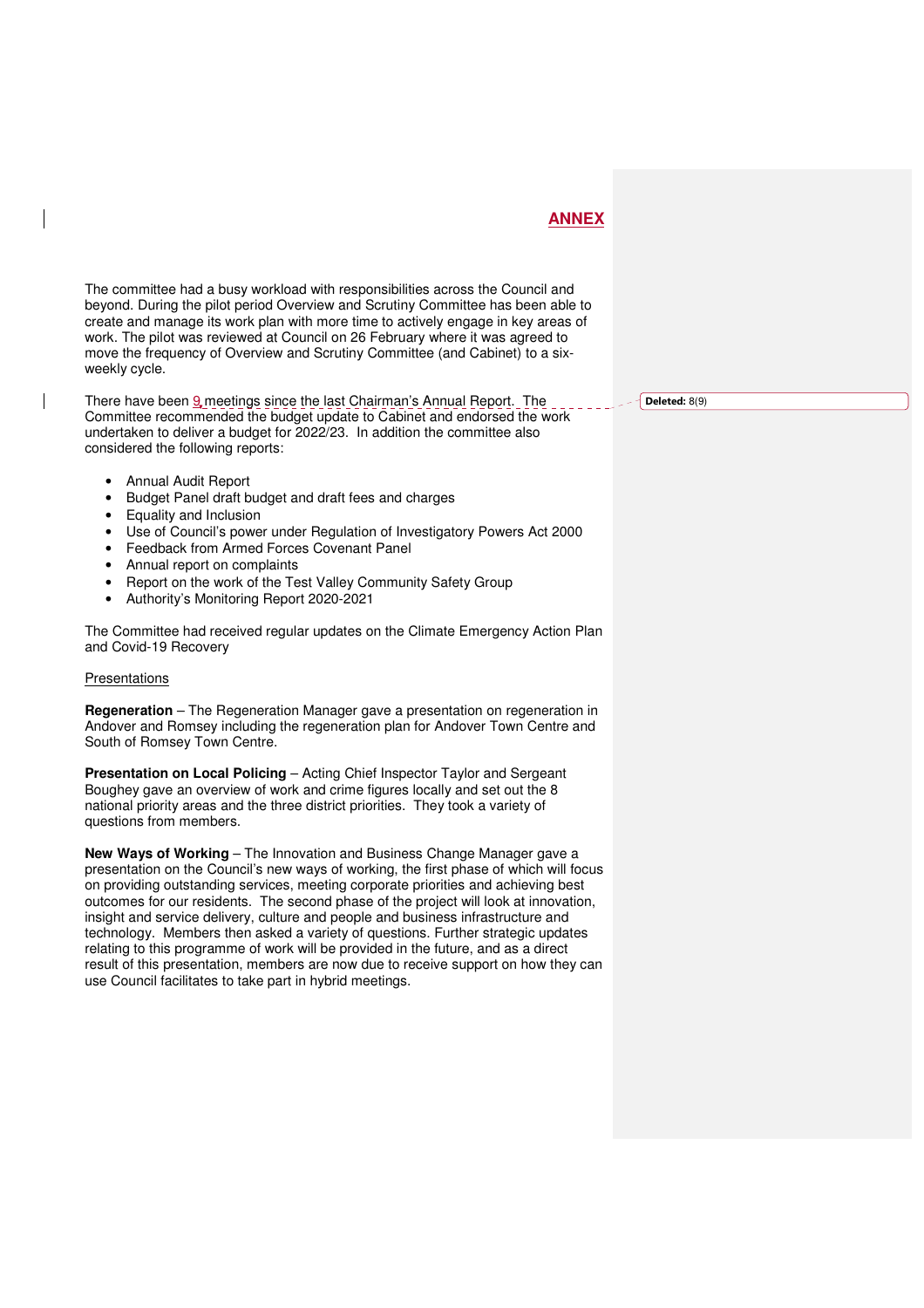#### Portfolio Reviews

**Leader's annual review of the Corporate Plan** – The Leader gave his annual update on the Council's Corporate Action Plan (CAP) 2019-2023 'Growing Our Potential'. The presentation also updated the Overview and Scrutiny Committee on the Covid-19 Recovery Plan which looks at the ongoing work to ensure the safety of the population and workforce, review future working, providing a sustainable mechanism of recovery through place-based and community focused approach, identifying opportunities to do things differently and adapting to the changing situation.

**Housing and Environmental Health Portfolio** – Councillor Bundy gave a presentation of key areas of activity during the pandemic and, looking ahead to the future, he also reflected on the role of the Environmental Health Service to ensure that the Overview and Scrutiny Committee had an understanding of the role they have played in supporting our communities. Overview and Scrutiny members were supportive of the work of the service and there was a good discussion about pressures and service planning associated with the scope Councillor Bundy covered in the presentation.

**Community, Leisure and Tourism Portfolio Holder** – The Community, Leisure and Tourism Portfolio Holder gave a presentation on leisure facilities including and how leisure and sports facilities are progressing financially post pandemic recovery. He highlighted that the Council received a detailed report covering period from March 2020 to July 21 and that whilst restrictions have all been lifted, activity levels continue to recover.

At the time of reporting, Ganger Farm remained in the ownership of the developer however the Council is pushing for completion in preparation for opening later in 2022.

The portfolio Holder was delighted to report the Lights had reopened in September, it had also been awarded the Society of London Theatres See it Safely kitemark in recognition of measures taken to keep the public safe.

#### Panels

**Budget Panel** – The Budget Panel, led by Councillor Matthews, met three times during the course of the year.

The panel reviewed the previous year's Financial Out-turn, Medium Term Financial Projection and proposed Fees and Charges for the coming financial year.

The outcomes of these Panel meetings were recommendations to the Overview and Scrutiny Committee that enabled the Committee to make its own recommendations to Cabinet, helping to deliver a robust and balanced budget for the Council in the 2022/23 financial year.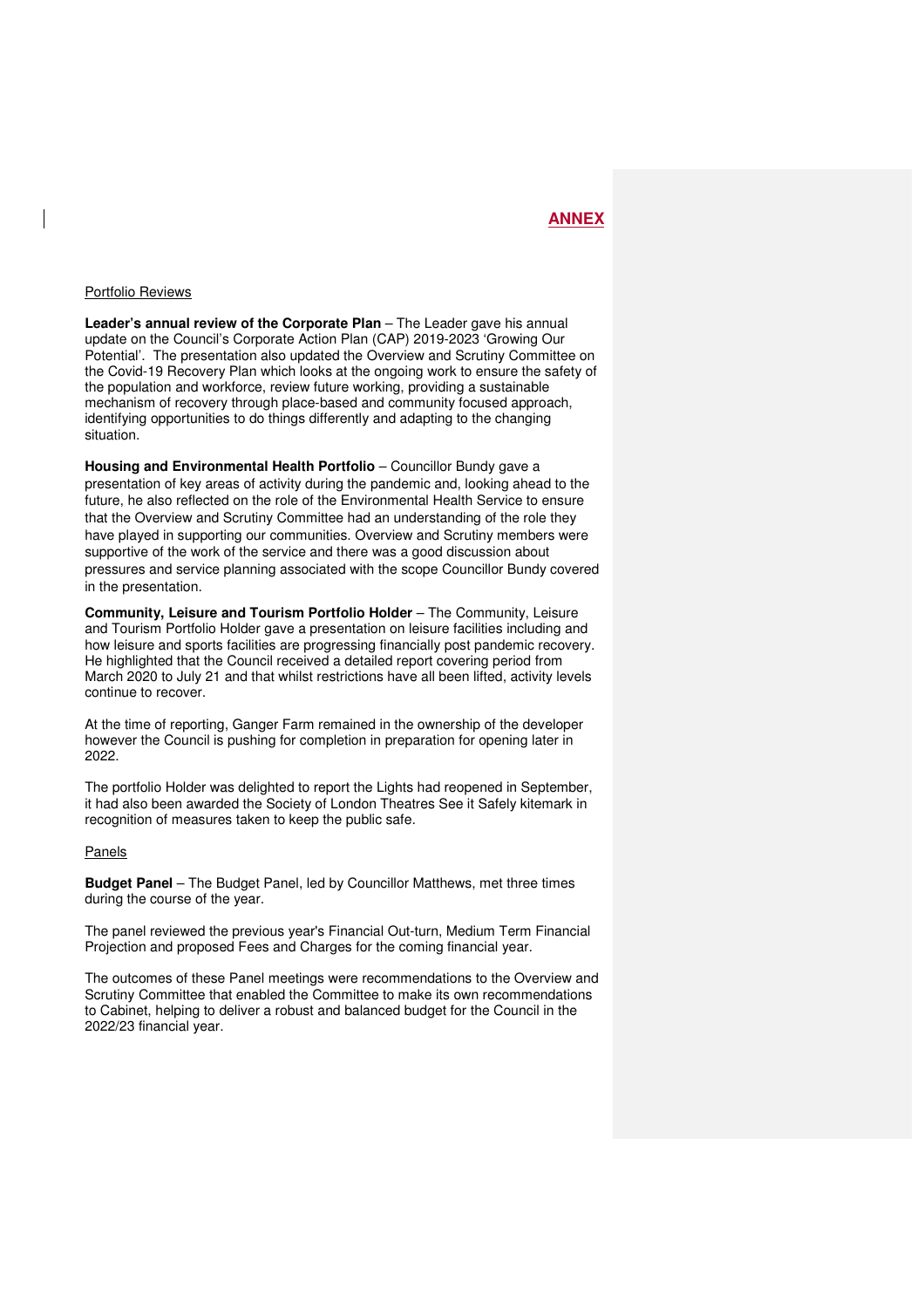**Audit Panel** – The panel, led by Councillor Borg Neal met three times during the past year, setting the Internal Audit work programme for 2021/22 and subsequently reviewing progress reports and summaries of recommendations being made. The panel also endorsed the external audit annual audit report, treasury management mid-year review and the process for the appointment of a new external auditor. Council at its meeting on 6 April 2022 agreed to establish an Audit Committee that is responsible for a number of areas including procurement of audit services and audit performance, governance arrangements, financial resilience and financial reporting. Appointments to the Audit Committee will be made at Annual Council in May 2022. Following the establishment of this Committee, the Audit Panel will be decommissioned.

**Review of Outside Bodies** - The panel, led by Councillor C Dowden, reviewed the role and expectations of members who serve as representatives on outside bodies. The panel examined the guidance for representatives and undertook work to further define the role and the level of feedback required. The review sought to understand the added value that having members as representatives on these bodies brings to ensure that these organisations and the Council gain mutual benefit from this.

Following an initial report of the findings, the panel worked with the Council's Member and Community Development Group, which is a cross-party working group, to develop the final proposals.

As a result of the panel, it has been recommended that new arrangements be developed for how members can provide feedback to the council on the work of the outside body they are part of. These arrangements shall use mechanisms such as the Members' Information Bulletin. The Committee has also agreed that an annual presentation from the Community Manager on the Council's wider support for the voluntary and community sector should form part of the OSCOM annual work programme. An information sheet for representatives has been developed and further support will be given by Democratic Services and including how to report back.

**Informal process for the selection of Chairman of Overview and Scrutiny** 

**Committee** - The panel led by Councillor C Dowden considered an informal process for selecting the candidate for Chair of the Overview and Scrutiny Committee following the piloting of a new approach in 2021. The review focused on how the informal process can enable members to learn more about prospective candidates and how they will meet the qualities of the role description and what they will bring to the role of Chair if selected. The rationale for this is in recognition of the important role that the Overview and Scrutiny Chairman fulfils in enabling the Committee to meet its overview and scrutiny responsibilities. The Committee, at its meeting on 15 December 2021, endorsed the final conclusions of the panel and the informal process piloted in 2021 is adopted for use in future years.

**Climate Emergency Action Plan** - The panel led by Councillor Gwynne reviewed the status of the Council's response to the declared Climate Emergency; and to collate proposed additions to the Climate Emergency Action Plan for consideration by Council members and the Climate Emergency Board.

Formatted: Not Highlight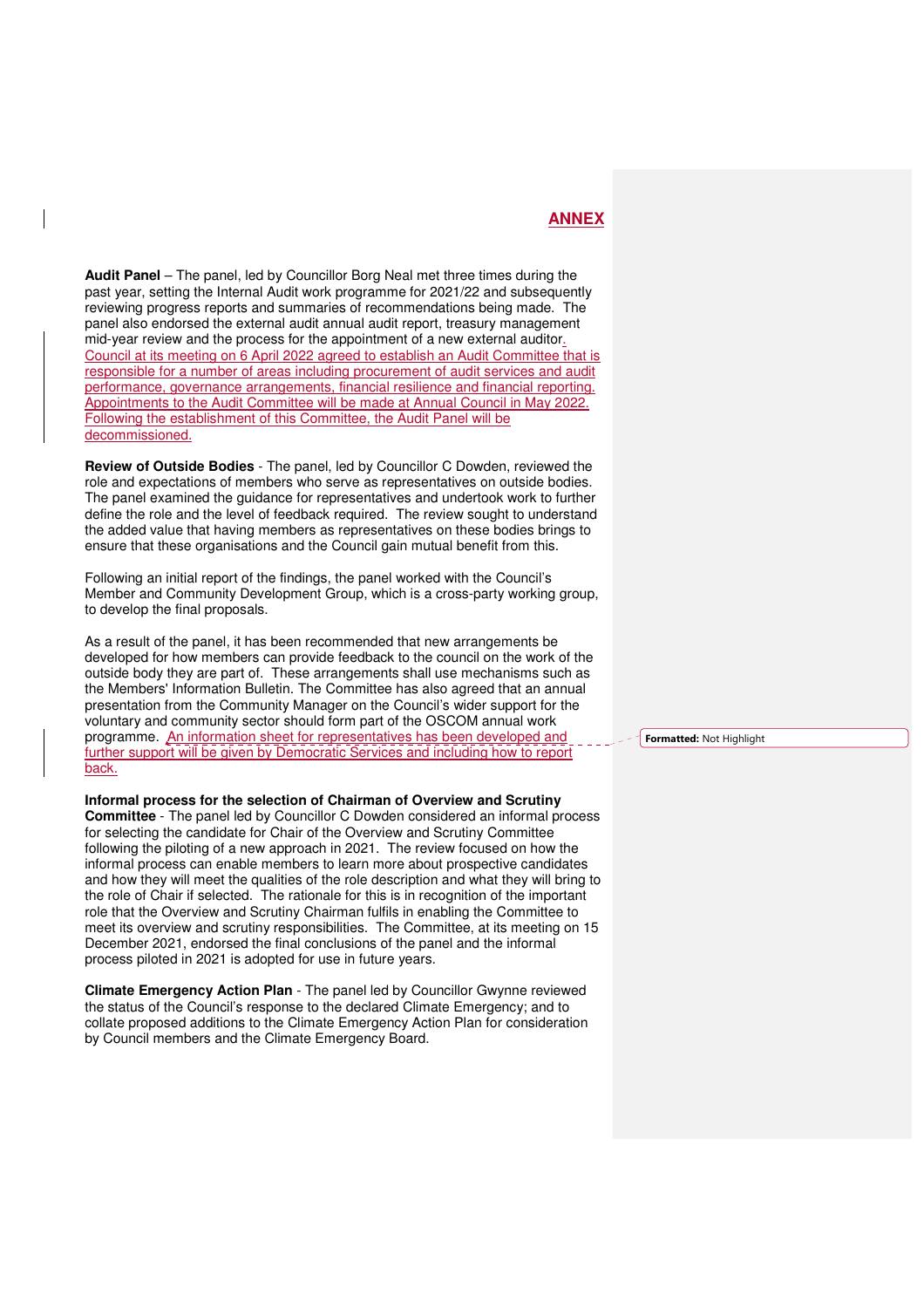**Enforcement Panel – ongoing** - A review, led by Councillor Burley, is currently being undertaken based on the areas of focus set out in the scoping document and will result in a report to Overview and Scrutiny Committee outlining any key recommendations for consideration. The review will give assurance to residents, planning professionals and councillors that this important service is fit for purpose.

**Communications Panel – ongoing** - This panel, led by Councillor Brooks, reviewed communications to and from the Council and between Members and staff. The panel looked at an overview of the Council's corporate communications strategy, including plans for the future and looked at how the Council can encourage and maximise opportunities for two-way communication. The panel also focused on the role of members as community councillors and how they currently communicate with their residents and communities. The panel will also hold a focus group with residents and service users to understand how they would prefer to receive communications and identify any gaps or barriers and how these can be overcome. The review will provide valuable insight to the Council as it continues to develop key areas of its communications and the channels it uses to engage and communicate with residents.

**Climate and Ecological Emergency Bill – ongoing** - At the meeting of Council on 1 September 2021, a motion was proposed by Councillor Gwynne and seconded by Councillor C Dowden, which requested Council support for the Climate and Ecology Emergency Bill, which was awaiting a reading by Parliament. This was referred to Overview and Scrutiny Committee for further consideration and response.

Overview and Scrutiny Committee established a cross-party panel to carry out this task, led by Councillor Lodge. The panel debated the possible high-level implications of each clause within the Bill and noted where these same objectives were also covered by other, more advanced legislation, such as the Environment Act. The panel also examined the potential impact that each clause might have at borough level and where these had already been anticipated within our own Climate Emergency Action Plan.

Panel members have met four times and have had much fruitful and informed debate on the variety of environmental issues raised, even though progress of the Bill itself has been repeatedly stalled in Parliament. The panel is currently compiling its final considerations and conclusions for presentation in May.

**S106/Community Infrastructure Levy (CIL) Panel - The purpose of the panel, led** by Councillor Hamilton is to understand the processes of negotiation and allocation of CIL/S106 money and how the associated decision-making processes operate. The panel aims to make recommendations where it considers that there are areas for improvement. Work was delayed from 2021 due to COVID restrictions and the majority of it will be undertaken during 2022.